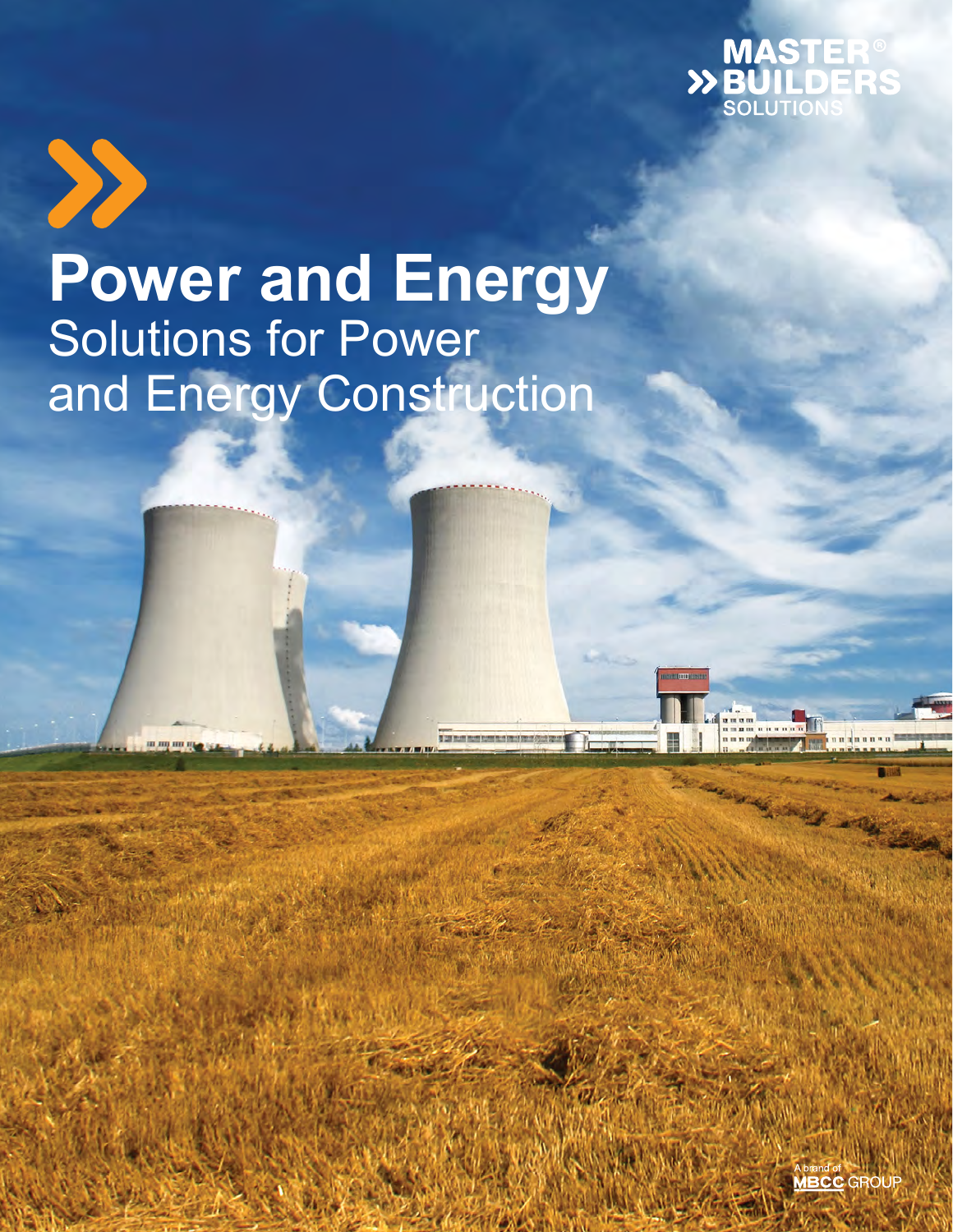*We provide construction solutions to improve the pace of installation, the physical performance and durability of Power Generation Facilities and Distribution Pipelines through unique concrete and grout technologies, superior technical service and unmatched distribution/logistics.*

**UMEN**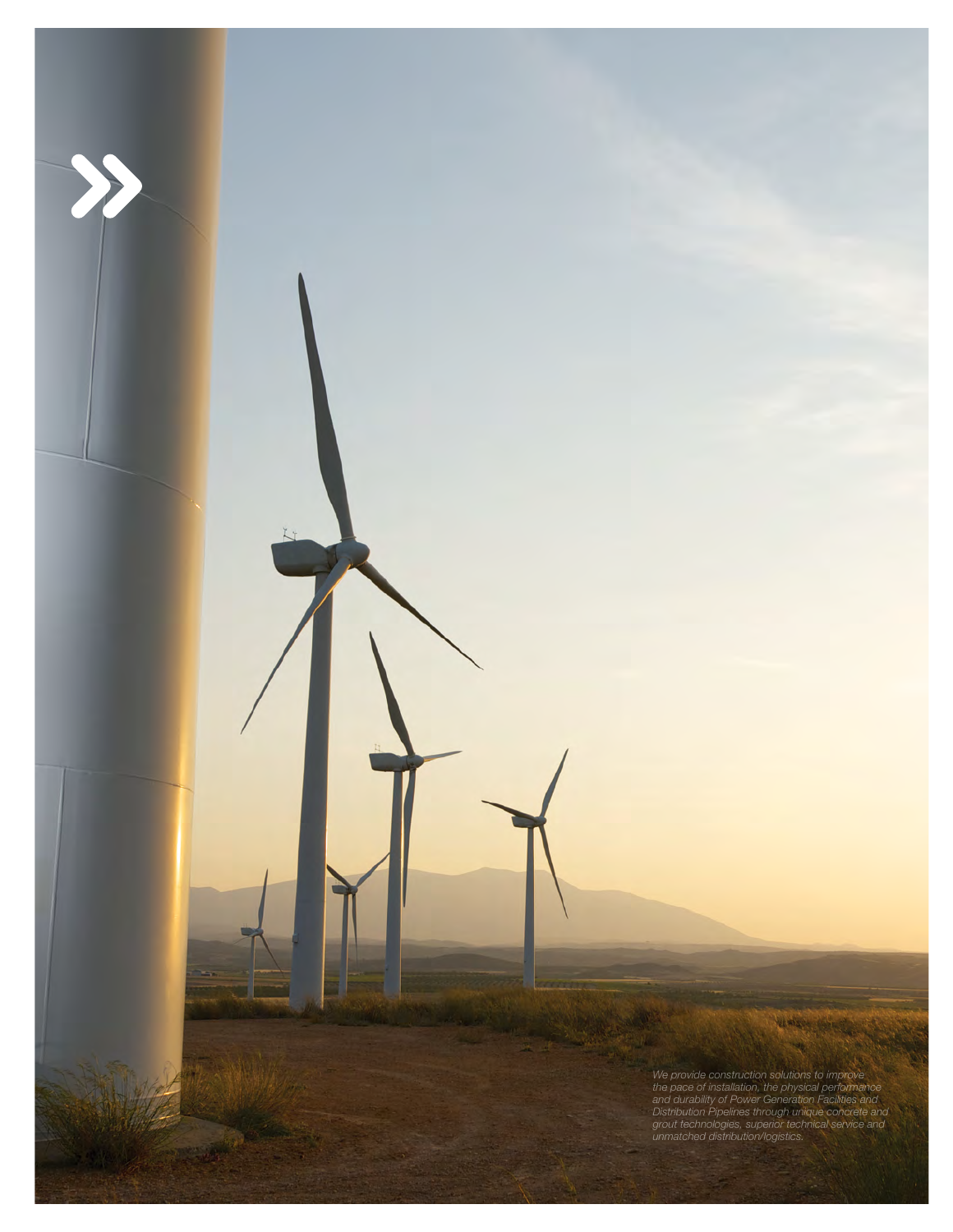# **Power and Energy** High Performance Construction Solutions for Pipelines and Power Generation Facilities

POWER TRANSMISSION **POWER GENERATION** 

**Coal and Gas**

Coal and gas power generation facilities have unique requirements. Our grout and repair products are trusted to meet and exceed these requirements.

### **Grouting**

Our MasterFlow grouting products maintain precision vibrational loads, and are proven to exhibit very low creep, even at high operating temperatures.

- **Concrete cooling towers**
- Containment areas
- Foundation rebuilds
- Slabs
- **Deterioration due to corrosion of reinforcing steel**
- Mitigation of reinforcing steel corrosion
- Turbines, generators and exciter plates
- Tank bases
- **Coal pulverizers**
- **Feedwater pumps**
- Motors and fan housings
- Structural elements and precast panels
- Conveyer supports

## Concrete Repair

Easy to apply and fast curing MasterEmaco cementitious repair materials are formulated to allow quality, durable repairs with fast return-to-service.

alignment of critical equipment even under severe torque and With a reputation for reliability and outstanding performance, the Master Builders Solutions grout and repair lines are used to minimize forces related to structural fatigue, reduce vibration and handle the unique loads and stability required in this rapidly developing market.

### **Grouting**

# **Wind**

- Concrete deficiencies (cracks, spalling)
- **Concrete surface coatings**

Master Builders Solutions is involved in wind farm construction throughout the world, working with turbine manufacturers, engineers and contractors to develop and implement specific products and systems to ensure secure, safe and durable installations.

Our full line of MasterFlow precision cementitious and epoxy grouts, including high early strength formulations, are used as the vital link between the tower and the foundation to provide load bearing and dynamic load transfer. These products meet and exceed the requirements of even the largest wind turbines.

### Foundation Rings

# Concrete Repair

Easy to apply and fast curing MasterEmaco repair materials allow quality, durable repairs with fast return-to-service.

# **Nuclear Facilities**

Master Builders Solutions fully understands the regulatory requirements of the NRC for safety related materials. We have trained customer service, production and quality control teams that monitor dedicated commercial grade materials from production to delivery on site.

# **Grouting**

Our MasterFlow grouts are formulated to provide resistance to vibration and to accept the unique demands of dynamic loading, temperature extremes and radiation found in nuclear power generation facilities.

- **Tanks, pumps, fan housings and drive motors**
- **Turbines and generators**



# Concrete Repair

Easy to apply and fast curing MasterEmaco concrete repair materials allow quality, durable repairs with fast return-to-service and radiation resistance.

- Cooling towers
- Containment area
- Concrete deficiencies (cracks, spalling, scaling)

We have been supplying commercial grade dedicated materials to the nuclear industry for four decades and are uniquely qualified, knowledgeable and audited regularly to ensure compliance with 10 CFR Appendix B criteria.

# **Hydroelectric**

Hydroelectric power facilities pose unique challenges and require expert solutions designed to withstand aggressive environments.

# **Grouting**

MasterFlow grout products provide total bearing and support for critical equipment and machinery.

Turbines and generators

Drive motors, fan housings and pumps

### Repair Mortars

Our MasterEmaco repair products are available in formulations to facilitate spray, pump, pour or hand application. They withstand freeze-thaw and are tested to protect against underwater abrasion from scouring and cavitation.

### Spillways

- Walls and piers
- Stilling basins
- **Tunnels and penstocks**
- Repair and maintenance of mass concrete structures

# Coatings, Sealants, Waterproofers and Water Repellents

Our MasterPel® and MasterSeal® solutions provide lasting protection from moisture intrusion and corrosion and ensure abrasion resistance and long service life.

- **Floor protection and maintenance**
- Seal leaks and cracks
- **Protect from moisture intrusion and abrasion**

### Injection Grouting

Our line of MasterInject® epoxies are used to fill and seal cracks and fill voids in the structure.

# **Compressors and Pump Stations**

The efficient and effective movement of natural gas, petroleum products and crude oil from where it is extracted to where it is consumed requires an extensive and elaborate network of pipelines and storage facilities. Master Builders Solutions has a full portfolio of products, used in the following applications, to keep compressor and pump station operations functioning flawlessly.

# **Grouting**

MasterFlow® grout products are designed to meet demanding requirements, providing stable volume, ease of placement, high strength, resistance to impact and vibration, controlled set times, as well as chemical and sulfate resistance.

- Compressors
- Storage tanks
- Pump bases

## Concrete Repair

A complete line of cementitious, polymer, and polymer-modified MasterEmaco® repair mortars are used to repair deficiencies and cracked concrete.

- Tank walls and floors
- **Foundation rebuild**
- Grouted bases